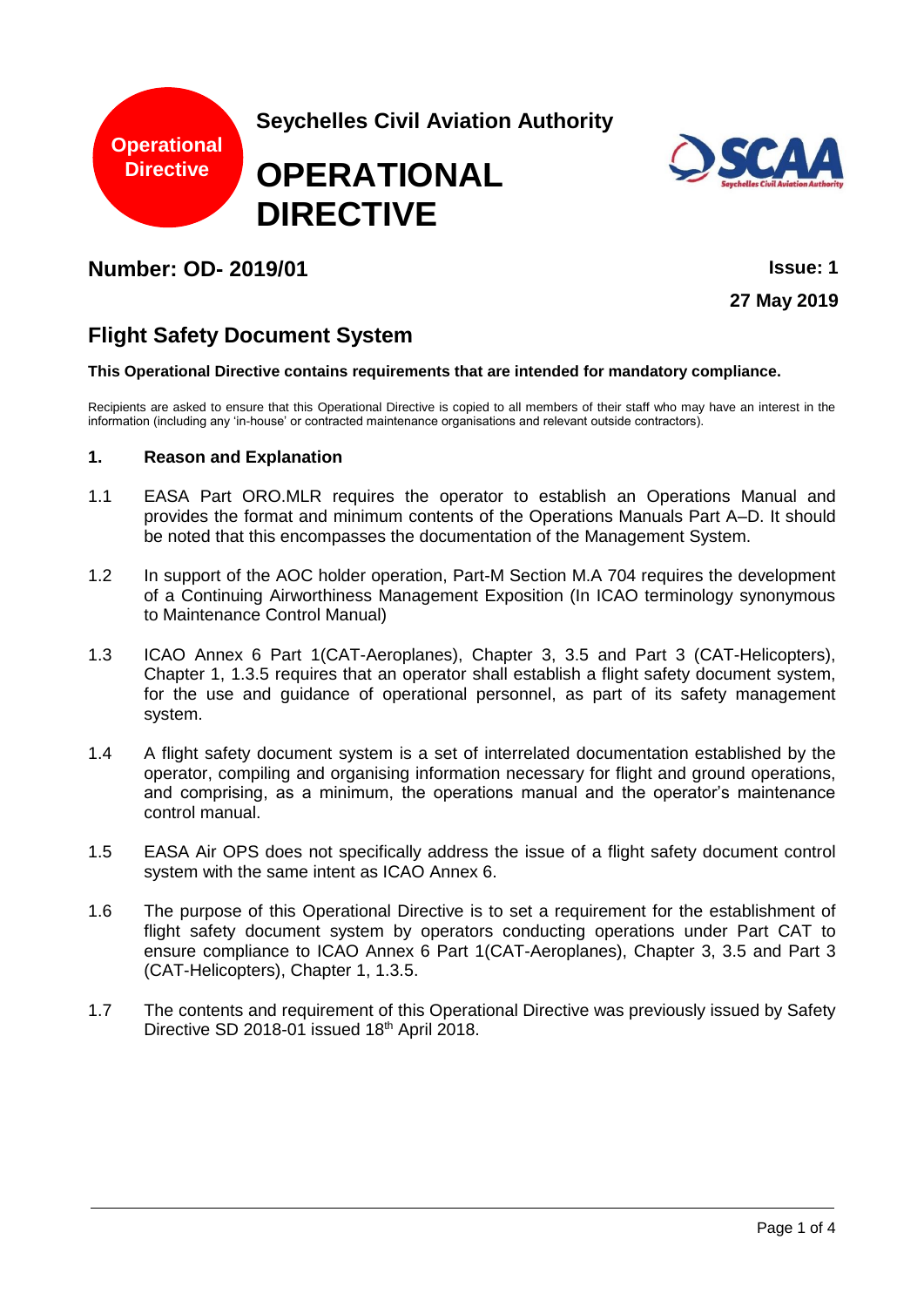## **2. Operational Directive and Applicability**

- 2.1 The Authority, in exercise of its powers under regulation 85 of the Civil Aviation (Safety) Regulations 2017, directs the operator ('a specified operator') of any aircraft which is:
	- (a) registered in the Seychelles; and
	- (b) conducting Commercial Air Transport operations:

to comply with the requirements set out in paragraphs 3 and 4 of this directive.

## **3. Requirement: Flight Safety Document System**

- 3.1 All AOC holders shall establish a flight safety document system, for the use and guidance of operational personnel, as part of its safety management system.
- 3.2 The flight safety document system shall confirm to the standards in 4 below.

## **4. Flight Safety Document System**

- 4.1 Organisation
- 4.1.1 A flight safety document system shall be organised according to criteria, which ensure easy access to information, required for flight and ground operations contained in the various operational documents comprising the system and which facilitate management of the distribution and revision of operational documents.
- 4.1.2 Information contained in a flight safety document system shall be grouped according to the importance and use of the information, as follows:
	- (a) Time critical information, e.g., information that can jeopardize the safety of the operation if not immediately available;
	- (b) Time sensitive information, e.g., information that can affect the level of safety or delay the operation if not available in a short time period;
	- (c) Frequently used information;
	- (d) Reference information, e.g., information that is required for the operation but does not fall under b) or c) above; and
	- (e) Information that can be grouped based on the phase of operation in which it is used.
- 4.1.3 Time critical information shall be placed early and prominently in the flight safety documents system.
- 4.1.4 Time critical information, time sensitive information, and frequently used information shall be placed in cards and quick-reference guides.
- 4.2 Validation
- 4.2.1 A flight safety document system shall be validated before deployment, under realistic conditions. Validation shall involve the critical aspects of the information use, in order to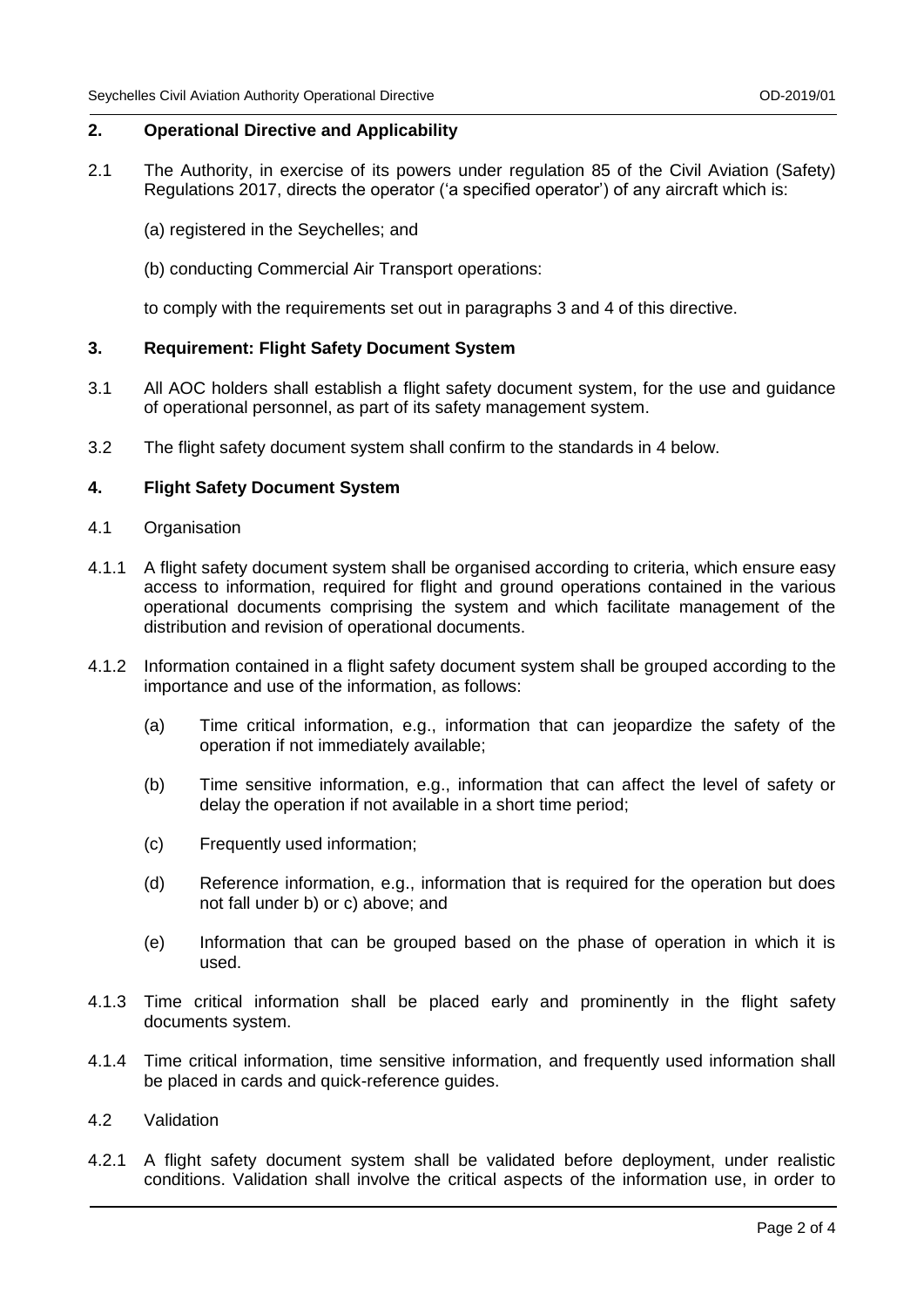verify its effectiveness. Interactions among all groups that can occur during operations shall also be included in the validation process.

- 4.3 Design
- 4.3.1 A flight safety document system shall maintain consistency in terminology and in the use of standard terms for common items and actions.
- 4.3.2 Operational documents shall include a glossary of terms, acronyms and their standard definition, updated on a regular basis to ensure access to the most recent terminology. All significant terms, acronyms and abbreviations included in the flight documents system shall be defined.
- 4.3.3 A flight safety documents system shall ensure standardisation across document types, including writing style, terminology, use of graphics and symbols, and formatting across documents. This includes a consistent location of specific types of information, consistent use of units of measurement and consistent use of codes.
- 4.3.4 A flight safety document system shall include a master index to locate, in a timely manner, information included in more than one operational document.

Note- The master index must be placed in the front of each document and consist of no more than three levels of indexing. Pages containing abnormal and emergency information must be tabbed for direct access.

- 4.3.5 A flight safety document system shall comply with the requirements of the operator's quality system, if applicable.
- 4.4 Deployment
- 4.4.1 Operators shall monitor deployment of the flight safety document system, to ensure appropriate and realistic use of the documents, based on the characteristics of the operational environment and in a way which is both operationally relevant and beneficial to operational personnel. This monitoring shall include a formal feedback system for obtaining input from operational personnel.
- 4.5 Amendment
- 4.5.1 Operators shall develop an information gathering, review, distribution and revision control system to process information and data obtained from all sources relevant to the type of operation conducted, including, but not limited to, the Authority, State of design, manufacturers and equipment vendors.

Note: Manufacturers provide information for the operation of specific aircraft that emphasizes the aircraft systems and procedures under conditions that may not fully match the requirements of operators. Operators shall ensure that such information meets their specific needs and those of the local authority.

- 4.5.2 Operators shall develop an information gathering, review and distribution system to process information resulting from changes that originate within the operator, including:
	- (a) Changes resulting from the installation of new equipment;
	- (b) Changes in response to operating experience;